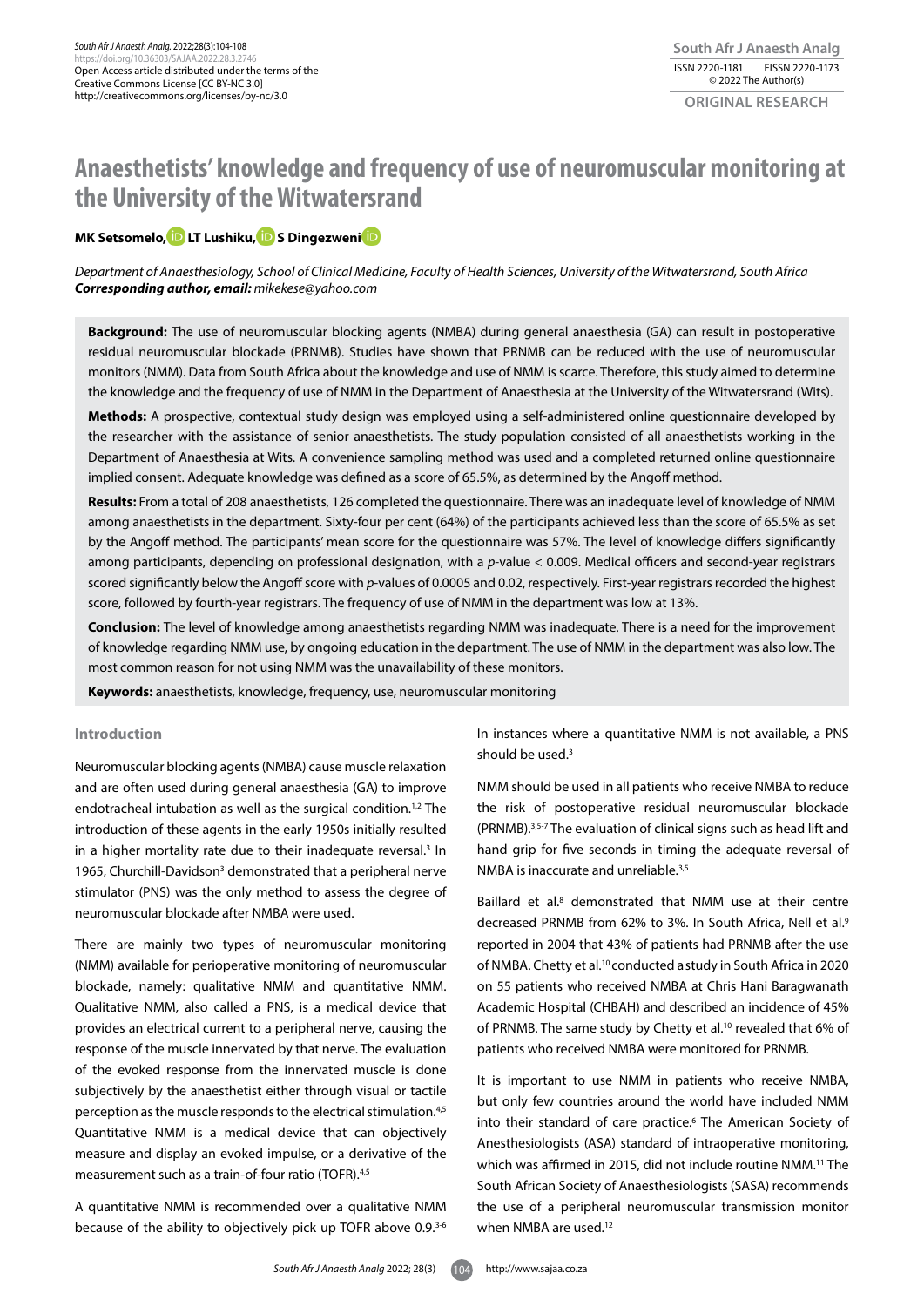The use of NMM decreases the incidence of postoperative complications caused by NMBA.4,5,13 Studies from high-income countries (HICs) showed that a limited number of anaesthetists used NMM routinely in their daily practice, despite ample information supporting routine NMM in patients who received NMBA.3,5-7,14 The knowledge of anaesthetists from HICs on NMM varies greatly.14-16

There is a scarcity of literature on the knowledge and frequency of use of NMM, especially in the middle- and low-income countries (LMICs). The knowledge as well as the frequency of use of NMM among anaesthetists in South Africa, specifically at the University of the Witwatersrand (Wits), are unknown. Therefore, the aim of this study is to determine the knowledge and frequency of use of NMM by anaesthetists working in the Department of Anaesthesia at Wits.

## **Methods**

The study followed a prospective, contextual study design. Permissions to conduct the study were obtained from the Human Research Ethics Committee (Medical) (Certificate No: M200807 MED 20-07-154), the Graduate Studies Committee and the Academic Head of the Department of Anaesthesia at Wits.

The questionnaire was developed from reviewed literature and with the help of a local senior anaesthetist with a special interest in NMM. Permission to adapt and use some questions from a published questionnaire was also obtained from the author.<sup>17</sup> An extensive literature review was done to have a representative questionnaire on the topic, with additional face validity added by three senior anaesthetists working in the Department of Anaesthesia at Wits. The questionnaire consisted of two questions on demographics, 15 questions on NMM knowledge and five questions on frequency of use of NMM.

The study population comprised all consenting anaesthetists working in the Department of Anaesthesia at Wits. A convenient sampling method was used. During the time of the study, the Department of Anaesthesia at Wits had 208 anaesthetists who all received the questionnaire via email. The biostatistician determined that a minimum response rate of 125 (60%) is required for this study. Medical interns were excluded from participating.

The questionnaire was loaded onto Google forms and distributed to the participants via email because of the COVID-19 pandemic. The participants were required to complete the questionnaire and make the submission online. By returning the questionnaire, their consent to participate in the study was implied. Blank questionnaires were excluded from the study.

The Angoff method<sup>18,19</sup> was used to assess the adequacy of knowledge among participants and an Angoff score of 65.5% was determined by three consultants in the Department of Anaesthesia at Wits.

Data were analysed using Statistical Package for the Social Sciences (SPSS; Version 25, IBM Corporation). Categorical variables were reported using frequencies and percentages while data were described and analysed using descriptive and inferential statistics.

The Kolmogorov–Smirnov test was used to assess normality. An analysis of variance (ANOVA) test was used to compare whether professional designation would make a difference in level of knowledge. Also, one sample t-test was used to compare if the mean score of the questionnaire per professional designation differs significantly from the set Angoff score. A *p*-value of 0.05 was considered statistically significant.

#### **Results**

A total of 208 anaesthetists were available during the three months period of data collection. After multiple reminders, 128 anaesthetists replied to the online questionnaire. Of the 128 completed questionnaires received, two were excluded as they were returned blank. Therefore, 126 questionnaires were included in this study, which is more than the estimated sample size of 125 (60%) required when assuming an alpha value of 0.05.

The largest cohorts were medical officers with 29 (23%), followed by consultants with 25 (20%). The distribution of participants according to their professional designation is illustrated in Table I.

**Table I:** Participants' distribution according to professional designation

| <b>Professional designation</b> | n   | $\%$ |
|---------------------------------|-----|------|
| Consultant                      | 25  | 20   |
| Career medical officer          | 3   | 2    |
| Registrar year 4                | 18  | 14   |
| Registrar year 3                | 24  | 19   |
| Registrar year 2                | 15  | 12   |
| Registrar year 1                | 12  | 10   |
| Medical officer                 | 29  | 23   |
| <b>Total</b>                    | 126 | 100  |

Of the 126 participants, 45 (36%) showed an adequate level of knowledge based on the set score of 65.5% using the Angoff method. Of the 45 participants with adequate knowledge, 10 (22%) were consultants. The distribution of the Angoff scores according to professional designation is shown in Table II.

**Table II:** Angoff scores according to professional designation

| Professional           | <b>Angoff score</b> |               |  |
|------------------------|---------------------|---------------|--|
| designation            | Pass n<br>(%)       | Fail n<br>(%) |  |
| Consultant             | 10 (40)             | 15 (60)       |  |
| Career medical officer | 1(33)               | 2(67)         |  |
| Registrar year 4       | 9(50)               | 9(50)         |  |
| Registrar year 3       | 9(37.5)             | 15(62.5)      |  |
| Registrar year 2       | 4(27)               | 11(73)        |  |
| Registrar year 1       | 6(50)               | 6(50)         |  |
| Medical officer        | 6(21)               | 23 (79)       |  |
| <b>Total</b>           | 45 (36)             | 81 (64)       |  |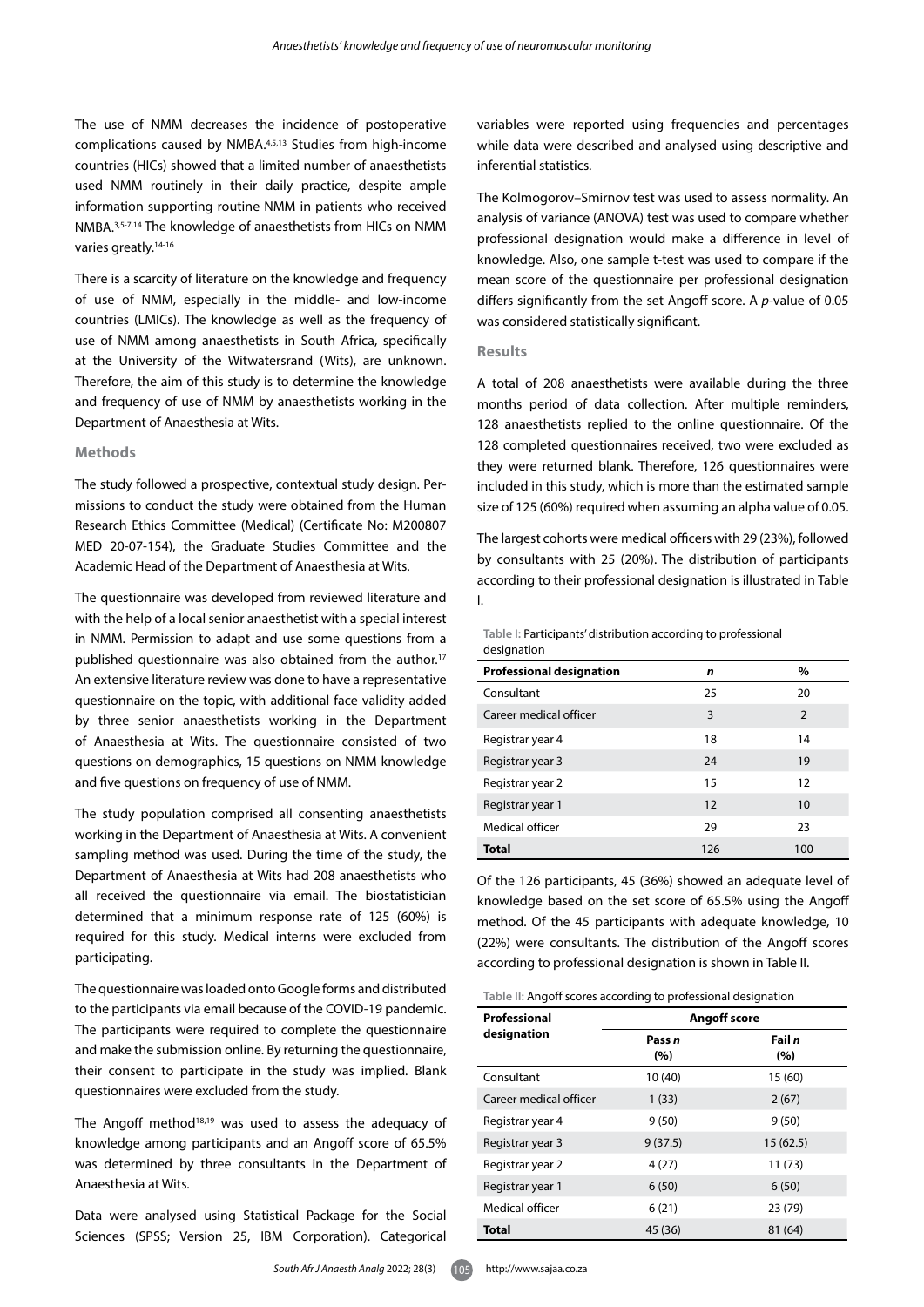**Table III:** Distribution of mean score according to professional designation

| Professional<br>designation | n   | Mean (SD) | p-value  |
|-----------------------------|-----|-----------|----------|
| Consultant                  | 25  | 59 (17.2) | 0.55     |
| Career medical officer      | 3   | 42 (21.4) | 0.20     |
| Registrar year 4            | 18  | 63 (18.0) | 0.55     |
| Registrar year 3            | 24  | 61(18.6)  | 0.28     |
| Registrar year 2            | 15  | 53 (17.1) | 0.02     |
| Registrar year 1            | 12  | 66 (10.9) | 0.99     |
| Medical officer             | 29  | 47 (21.2) | < 0.0005 |
| All anaesthetists           | 126 | 57 (19.1) | < 0.0005 |

The mean score attained by the participants was 57% (SD 19.1). Medical officers and second-year registrars scored significantly below the Angoff score of 65.5% with *p*-values of 0.0005 and 0.02, respectively. First-year registrars recorded the highest score. The distribution of mean score according to professional designation is shown in Table III.

The participants performed well in six of the questions and did not do well in three questions of the questionnaire. The proportion of correct and incorrect answers to specific questions are shown in Table IV.

The ANOVA test was used to compare whether the professional designation made a difference in the level of knowledge. The level of knowledge differs significantly depending on professional designation with *p*-value < 0.009.

First-year registrars showed the best knowledge of all the professional designations. Table V shows the comparison of level of knowledge across professional designations.

**Table V:** Comparison of level of knowledge across professional designation

| <b>Professional designation</b> | Level of knowledge<br>Percentage mean (SD) | <i>p</i> -value |
|---------------------------------|--------------------------------------------|-----------------|
| Consultant                      | 59 (17.2)                                  |                 |
| Career medical officer          | 42 (21.4)                                  |                 |
| Registrar year 4                | 63 (18.0)                                  |                 |
| Registrar year 3                | 61 (18.6)                                  | 0.009           |
| Registrar year 2                | 53 (17.1)                                  |                 |
| Registrar year 1                | 66 (10.9)                                  |                 |
| Medical officer                 | 47 (21.2)                                  |                 |

Of the 126 participants, 110 (87%) do not use NMM. Only 16 (13%) mostly use NMM in their daily practice. The frequency of use of NMM by participants is shown in Figure 1.

Of the 126 participants, 91 (72%) reported not using NMM due to unavailability of it. Table VI shows reasons participants gave for not using NMM.



**Figure 1:** Use of NMM by participants

| <b>Questions</b> |                                                                     | <b>Answers</b> |                  |          |
|------------------|---------------------------------------------------------------------|----------------|------------------|----------|
|                  |                                                                     | Correct        | <b>Incorrect</b> | p-value  |
| 1.               | Supramaximal stimulus definition                                    | 33(26)         | 93 (74)          | < 0.0005 |
| 2.               | Recommended site for neuromuscular monitoring                       | 106 (84)       | 20(16)           | < 0.0005 |
| 3.               | Definition of postoperative residual neuromuscular blockade         | 72 (57)        | 54 (43)          | 0.13     |
| 4.               | Train-of-four description                                           | 74 (59)        | 52(41)           | 0.61     |
| 5.               | Neostigmine administration                                          | 109 (87)       | 17(13)           | < 0.0005 |
| 6.               | Fade                                                                | 94 (75)        | 32(25)           | < 0.0005 |
| 7.               | Return of airway reflexes                                           | 58 (46)        | 68 (54)          | 0.42     |
| 8.               | Double burst stimulus description                                   | 27(21)         | 99 (79)          | < 0.0005 |
| 9.               | Posttetanic count description                                       | 70 (56)        | 56 (44)          | 0.25     |
|                  | 10. Posttetanic count application                                   | 77(61)         | 49 (39)          | 0.02     |
|                  | 11. Definition of deep block by posttetanic count                   | 81 (64)        | 45 (36)          | 0.02     |
|                  | 12. Factors that produce optimal nerve stimulation                  | 65(52)         | 61(48)           | 0.79     |
|                  | 13. Train-of-four prior to extubation                               | 93 (74)        | 33(26)           | < 0.0005 |
|                  | 14. Most common method to monitor neuromuscular block               | 68 (54)        | 58 (46)          | 0.42     |
|                  | 15. Requirements to eliminate skin resistance in a nerve stimulator | 44 (35)        | 82 (65)          | 0.01     |

**Table IV:** Questions and proportion of correct and incorrect answers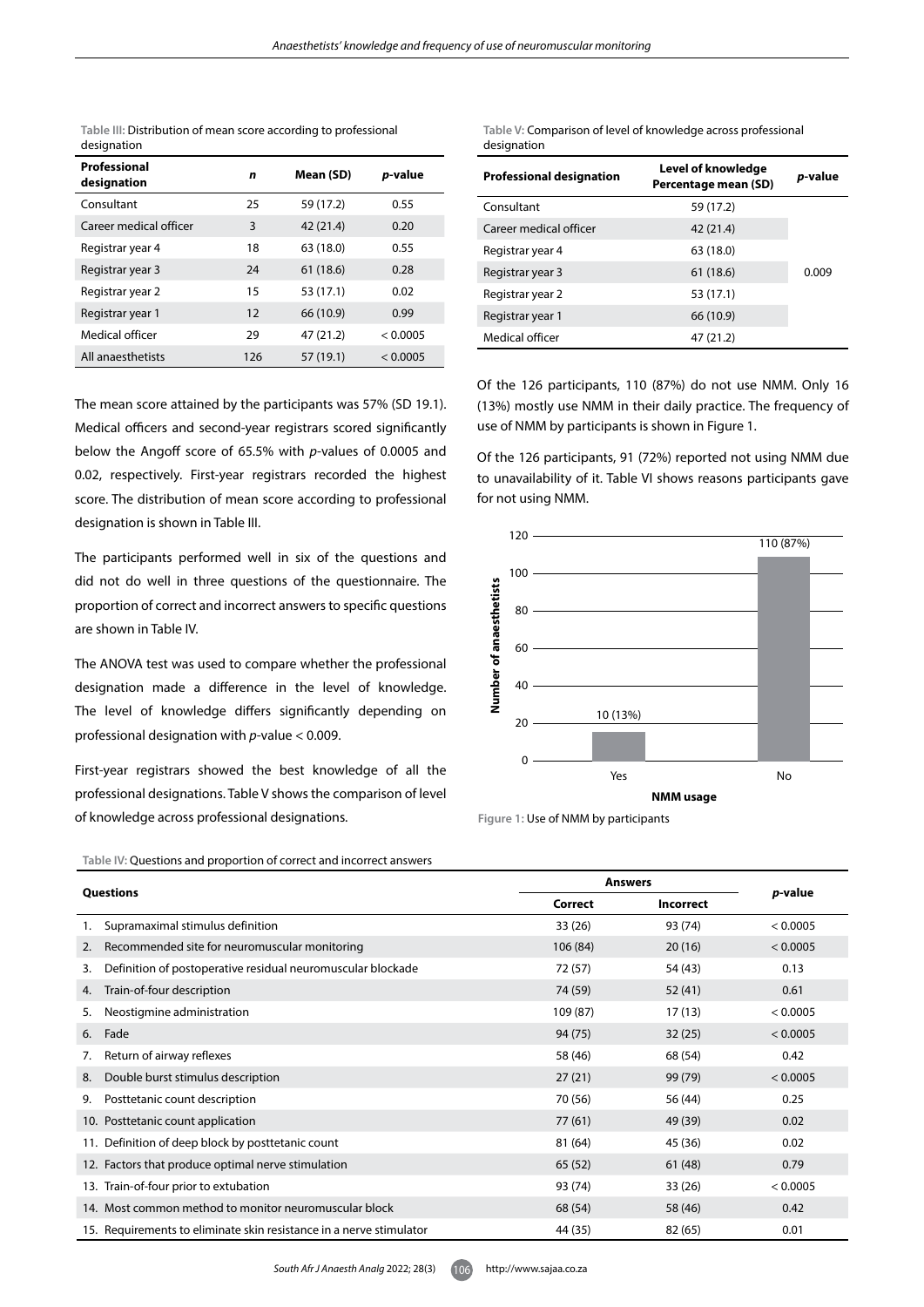**Table VI:** Reasons for not using NMM

| <b>Reasons</b>                                                                     | n (%)     |
|------------------------------------------------------------------------------------|-----------|
| Lack of availability of neuromuscular monitors                                     | 91 (72.2) |
| Limited knowledge on neuromuscular monitoring<br>use                               | 18 (14.3) |
| Time consuming                                                                     | 4(3.2)    |
| I use reversal agents in all patients who receive<br>neuromuscular blocking agents | 13(10.3)  |
| Total                                                                              | 126 (100) |

# **Discussion**

This study determined the level of knowledge and frequency of use of NMM among the anaesthetists working in the Department of Anaesthesia at Wits. The results show that the level of knowledge was inadequate among them, with 64% of the participants achieving less than the set Angoff score of 65.5%. The mean score of the questionnaire was 57%. This inadequate knowledge may be attributed to poor availability of objective NMM in the department as well as the lack of guidelines on the use of NMM in the department. A contributory reason for these low scores could be the lack of regular training, education and testing of anaesthetists on the subject.

A study conducted by Phillips et al.<sup>14</sup> in Australia and New Zealand in 2011, identified a lack of knowledge in the area of NMM among anaesthetists. More than 70% of the anaesthetists did not know a safe criterion to exclude PRNMB before extubation or the shortcomings of clinical sign use when NMBA were administered. This was mainly due to a lack of awareness on current literature on NMBA and NMM use.14 The study emphasised that for the lack of knowledge to be addressed, there is need for availability of NMM accompanied by education.

In our study, 64% of the participants showed inadequate knowledge; also, there is poor availability of objective NMM as well as regular re-education on the use thereof. These are the same reasons highlighted in the Phillips et al.<sup>14</sup> study as factors to be addressed to improve knowledge on NMM. This is of concern, as PRNMB is high.<sup>6,13</sup> Naguib et al.<sup>15</sup> conducted a worldwide study in 2019 to explore anaesthetists' confidence in their knowledge of the core concept in NMM, the respondents obtained 57% in that questionnaire. The respondents' confidence in getting the answers right, however, was high. Our anaesthetists achieved the same percentage, with both questionnaires being focused on the core concepts of NMM.

In a Danish study conducted by Söderström et al.<sup>16</sup> in 2017, the anaesthetists were found to have adequate knowledge on NMM. Seventy-one per cent (71%) of their anaesthetists knew that TOFR needs to be above 0.90 to exclude PRNMB. In another two previously mentioned studies, the knowledge of participants varied widely (27-57%).<sup>14,15</sup>

Participants' adequate knowledge was attributed to the availability of NMM in Danish hospitals. In our department, we have poor availability of both objective NMM and PNS; therefore,

the availability of these devices could help to improve the level of knowledge on the subject among our anaesthetists.

Regarding professional designations, this study has shown that first-year registrars had adequate knowledge with a mean score of 66%, which was above the set Angoff score. This could be attributed to the fact that most first-year registrars in our department had just written the first part of the Fellowship of the College of Anaesthetists (FCA) examination or completed their preparation to write this examination. Fourth-year registrars followed with better knowledge at 63%, which could be explained by the preparation for their exit examination. Career medical officers scored the least; however, the statistical significance was negligible because the sample size was too small for this group. Medical officers followed with significantly lower scores. This could be because most of the medical officers who joined the department were novices to the anaesthetic field. Second year registrars had a low score after medical officers; of importance to note is that this group of participants have both attempted their first part of the FCA examination as well as gained experience in anaesthesia. We could not find a reasonable explanation for the low score in this group of participants.

The use of NMM is recommended perioperatively whenever NMBA are used.3,5,6,20 PRNMB can only be assessed by NMM as clinical signs are very unreliable.7,21-23 Although there is consensus in the literature showing the need for NMM, the frequency of use remains low even in HICs.<sup>24</sup> This study has shown that the frequency of use of NMM in the department is low (13%), which is similar to the findings by Teoh et al.<sup>7</sup> However, their study indicated low use despite the availability of NMM, while finding that the lack of re-education as well as the unavailability of NMM in each theatre leads to its lack of use.

This is in keeping with our study, which showed that 72% of the anaesthetists do not use NMM because it is unavailable. It is important to note that the same study found that there was a discrepancy between high knowledge base on use of NMM and actual practical use of monitoring among the participants.

In 2020, a study conducted by Lin et al. $25$  in Singapore found 18% of NMM use among their anaesthetists. This is in keeping with our study findings. The reason for the low rate of use of NMM in their study was found to be multifactorial and included undermining of the negative consequences and the incidence of PRNMB, inadequate training, the poor availability and the confidence in using PNS.25 In our study, the two most common reasons stated were the unavailability of NMM (72%) and the lack of knowledge on NMM use (14%).

More studies show typical results on the use of NMM around the world, with 17% in a study in Australia and New Zealand, 8% in a study in Hungary and Romania and 10% in a study in the United Kingdom (UK).14,21,26

These study results show that the of use of NMM is low and this is congruent with 13% NMM use in the Department of Anaesthesia